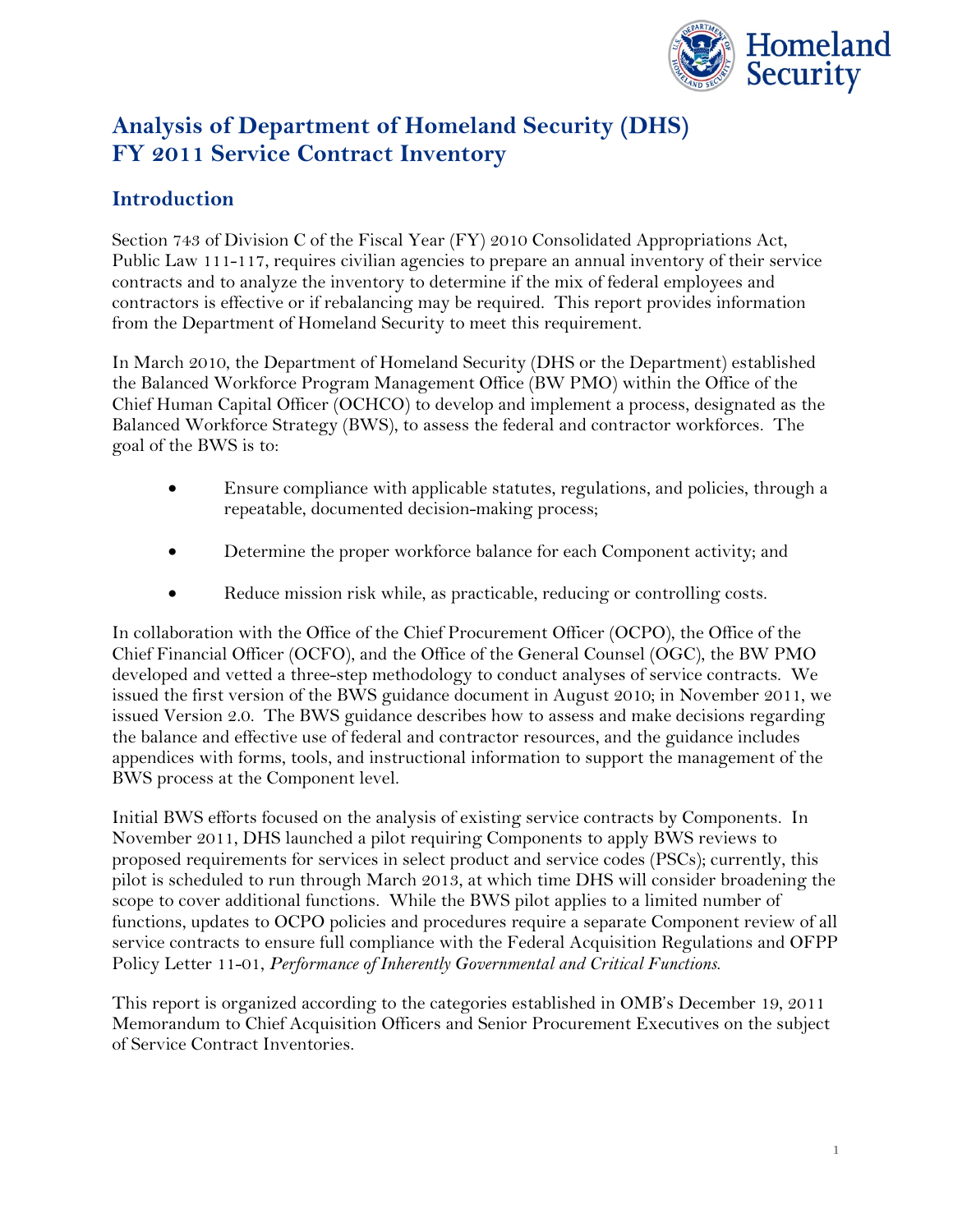### **I. Special Interest Functions Analyzed and Dollars Obligated in FY 2011**

**Special Interest Functions (SIF) Analyzed.** On April 12, 2012, the BW PMO provided Components with lists of their FY 2011 contracts that required BWS review prior to October 31, 2012; the lists contained Component contracts let in FY 2011 from the 17 DHS SIF PSCs, with an ultimate value above the simplified acquisition threshold of \$150,000.

By July 9, 2012, Components were asked to conduct initial analyses of their FY 2011 contract lists and to produce a report for the BW PMO outlining all contracts reviewed as part of the BWS existing contract process, all contracts reviewed as part of the requirements for services pilot (at the time those contracts came up for recompetition), and all those contracts that would require a BWS review prior to October 31, 2012.

The review provided in this report is based on contracts in SIF PSCs that Components have analyzed through both the BWS process for existing service contracts and the BWS pilot process for proposed requirements for services. The Department adopted codes previously recommended by OMB and added two codes. DHS' special interest functions are:

| <b>Description of Function</b>                              | <b>PSC</b>       |  |
|-------------------------------------------------------------|------------------|--|
| SPECIAL STUDIES/ANALYSIS - Not Research & Development (R&D) |                  |  |
| Special Studies/Cost Benefit Analyses                       | <b>B505</b>      |  |
| PROFESSIONAL/ADMINISTRATIVE/MANAGEMENT SUPPORT SERVICES     |                  |  |
| Policy Review/Development Services                          | R <sub>406</sub> |  |
| Program Management/Support Services                         | R <sub>408</sub> |  |
| Program Evaluation/Review/Development Services              | R <sub>410</sub> |  |
| Specifications Development Service                          | R <sub>413</sub> |  |
| <b>Intelligence Services</b>                                | R <sub>423</sub> |  |
| Engineering and Technical Support Services                  | R <sub>425</sub> |  |
| <b>Personal Services Contracts</b>                          | R <sub>497</sub> |  |
| Other Professional Support Services                         | R <sub>499</sub> |  |
| Other Administrative Support Services                       | R <sub>699</sub> |  |
| Contract/Procurement/Acquisition Support                    | <b>R707</b>      |  |
| Other Management Support Services                           | R799             |  |
| <b>INFORMATION TECHNOLOGY SUPPORT SERVICES</b>              |                  |  |
| IT & Telecom Systems Development Services                   | D <sub>302</sub> |  |
| IT & Telecom - IT Strategy and Architecture                 | D <sub>307</sub> |  |
| IT & Telecom - Cyber Security & Data Back-up                | D <sub>310</sub> |  |
| IT & Telecom - System Acquisition Support                   | D314             |  |
| IT & Telecom - Other IT & Telecommunications                | D <sub>399</sub> |  |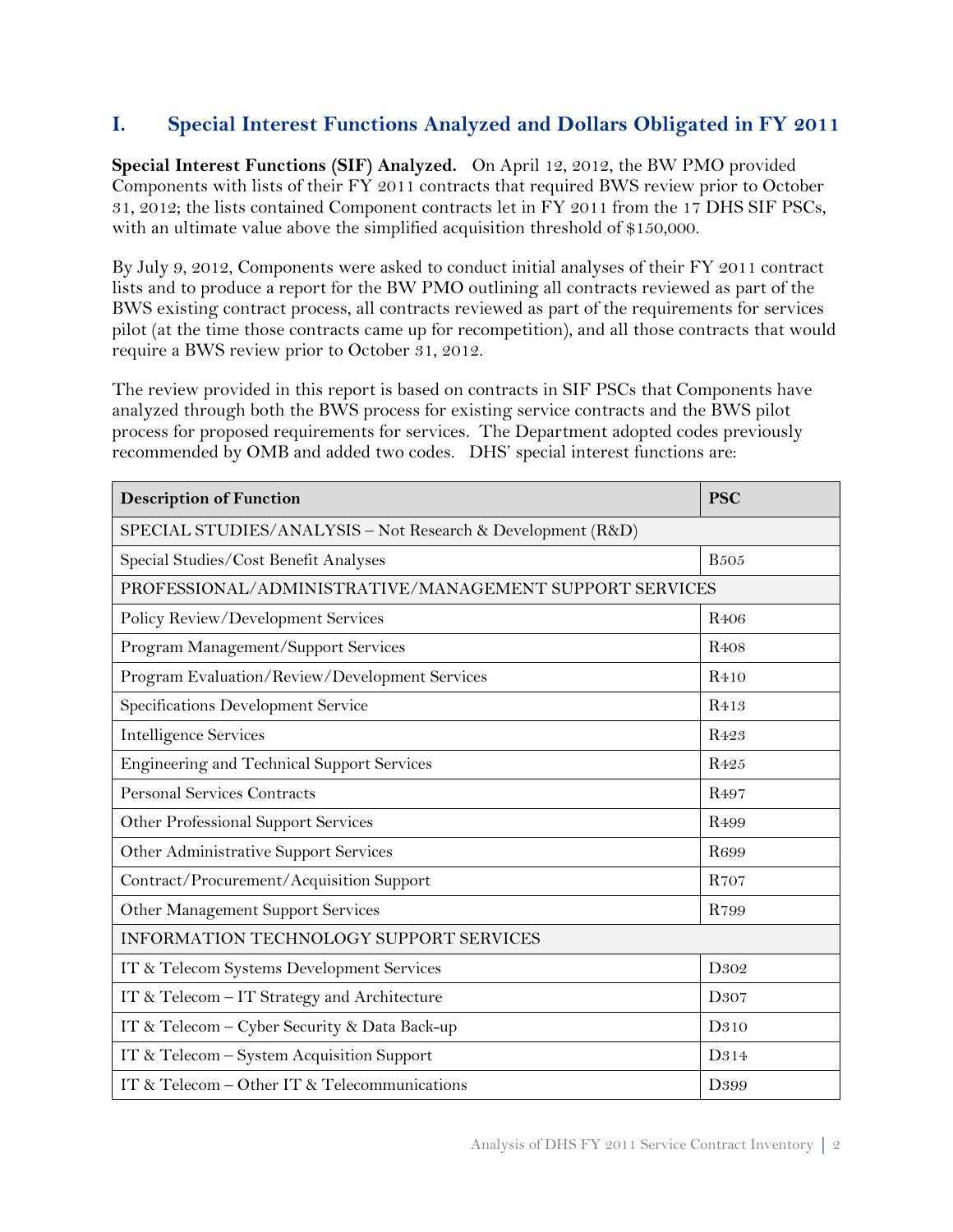**Dollars Obligated in FY 2011.** The total amount obligated for contracts in the 17 SIF PSCs was \$4,234,788,884; the total amount obligated for the subset of contracts that have been reviewed using the BWS process is approximately \$800,115,993.

# **II. Methodology Used to Support Analysis**

The BWS was created as a comprehensive approach to comply with relatively new policies, statutes, regulations, and guidance issued by the President, Congress, OMB, and DHS leadership that relate to managing the total federal workforce—both federal employees and private-sector contractors.

The Department adopted the BWS in August 2010 to undertake a thorough, repeatable, risk analysis to improve its workforce planning decisions. The BWS is comprised of a set of processes that enable the Department to achieve the appropriate mix of federal employees and contractors to accomplish the Department's mission while minimizing mission risk that may result from an over-reliance on contractors. Following these processes should enable DHS to:

- Achieve the appropriate mix of federal and contractor skills, expertise, experience and other assets necessary to effectively achieve the Department's mission;
- Ensure that inherently governmental functions and unauthorized personal services are not performed by contractors;
- Dedicate an adequate number of federal employees to the performance of critical functions or functions that are closely associated with inherently governmental such that the Department can maintain control of its mission and operations;
- Give consideration to using, on a regular basis, federal employees to perform new functions and functions that are performed by contractors that could be performed by federal employees (and Special Consideration to the use of federal employees in those areas specifically identified by law); and
- Integrate management and planning activities to reduce risk to the Department's mission and promote improvements in the Department's economy, efficiency, and performance.

Information for this report is based, in large part, on analyses generated through the BWS Tool, an automated decision support survey. The analysis using the BWS Tool enables Components to categorize work as an inherently governmental function (in accordance with OFFP Policy Letter 11-01, FAR 7.5, HSAM 3007.5), personal services (in accordance with FAR 37.1), closely associated with an inherently governmental function (OFFP PL 11-01, OFPP M-09-26 memo, FAR 7.5 & 37.1, Section 736), or a critical function (OFPP PL 11-01). Other significant analytic aspects of the Tool address issues including possible mission risk, level of contractor oversight and management needed, mitigation strategies, and cost analysis. Based on a Component's responses, the BWS Tool provides a recommended sourcing decision on whether the work is appropriate for federal or contract performance, or both.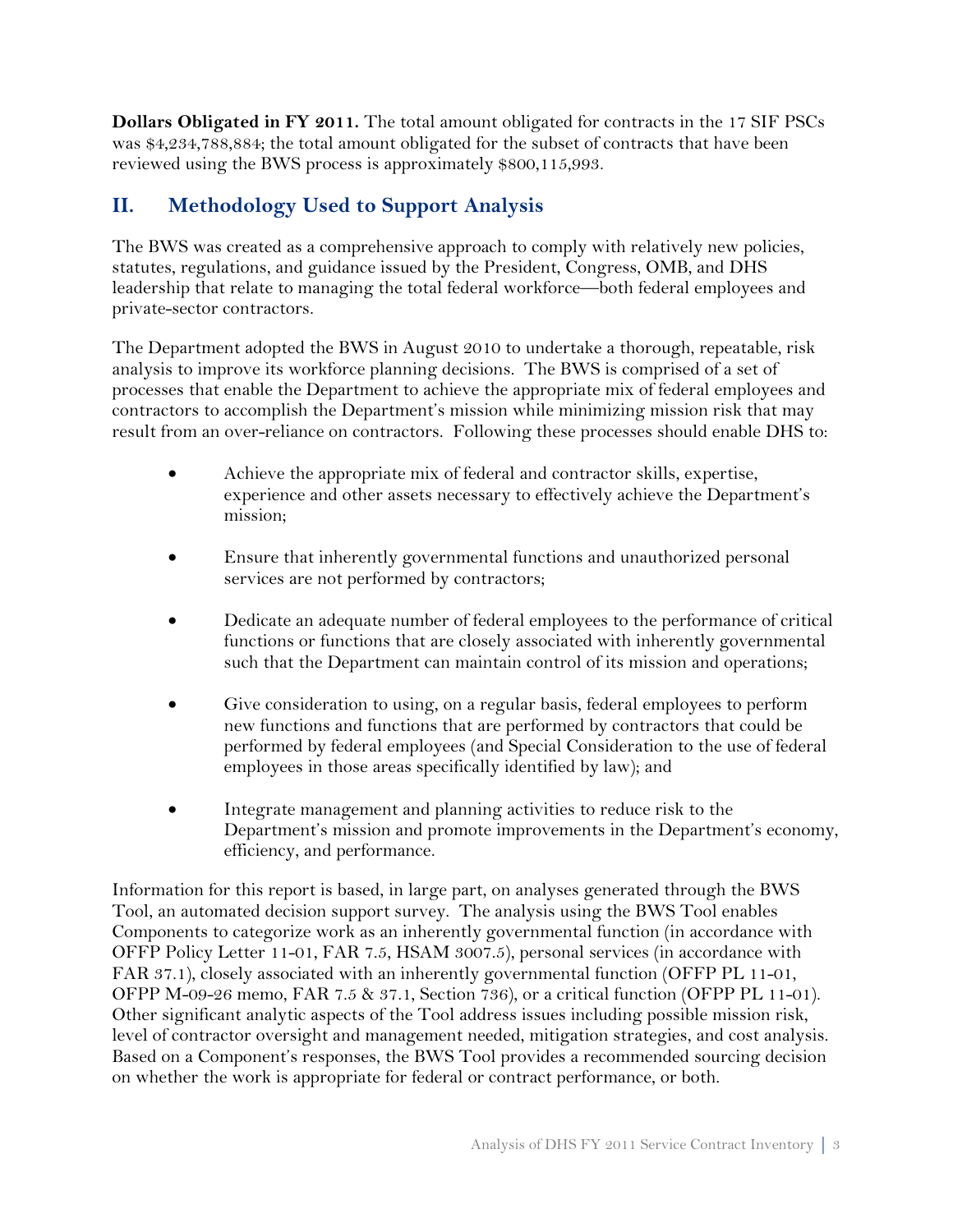When submitting the report in December 2011, the Department focused exclusively on "inplace" contracts that had been scheduled for review through the BWS process. However, during FY 2012, application of the BWS process was expanded to include "Requirements for Services," which encompassed anticipated contracts. Therefore, this report provides information for both in-place contracts and prospective contracts, for the identified SIF PSCs.

### **III. Summary of Findings**

DHS identified a total of 918 contracts in the 17 SIF PSCs, with an ultimate value above the simplified acquisition threshold of \$150,000. Components have used the BWS process to review 248 of those contracts, and they have identified the review requirements for an additional 81 contracts.[1](#page-3-0)

Of the 248 contracts reviewed using the BWS process, Components identified 98 as expired, and they identified 49 as exempt from BWS analysis. The remaining 101 contracts underwent analysis using the BWS Tool, with the following numbers of contracts in each PSC analyzed:

| <b>PSC</b>       | <b>Number of Analyses Using</b><br>the BWS Tool |
|------------------|-------------------------------------------------|
| <b>B</b> 505     | $\theta$                                        |
| D302             | $\,6$                                           |
| D307             | 20                                              |
| D310             | $\mathbf{1}$                                    |
| D314             | $\overline{0}$                                  |
| D399             | $\overline{4}$                                  |
| R <sub>406</sub> | $\overline{0}$                                  |
| R <sub>408</sub> | 23                                              |
| R <sub>410</sub> | $\theta$                                        |
| R <sub>413</sub> | $\theta$                                        |
| R423             | $\overline{O}$                                  |
| R425             | 23                                              |
| R <sub>497</sub> | $\theta$                                        |
| R <sub>499</sub> | 17                                              |
| R699             | 6                                               |
| R707             | $\overline{0}$                                  |
| R799             | $\mathbf{1}$                                    |

<span id="page-3-0"></span> $\overline{a}$ 1In Q2 of FY 2013, the Department will request a report on BWS implementation from Components, with specific attention to the disposition of the 589 FY 2011 contracts which have not been reported as being reviewed, as of October 31, 2012.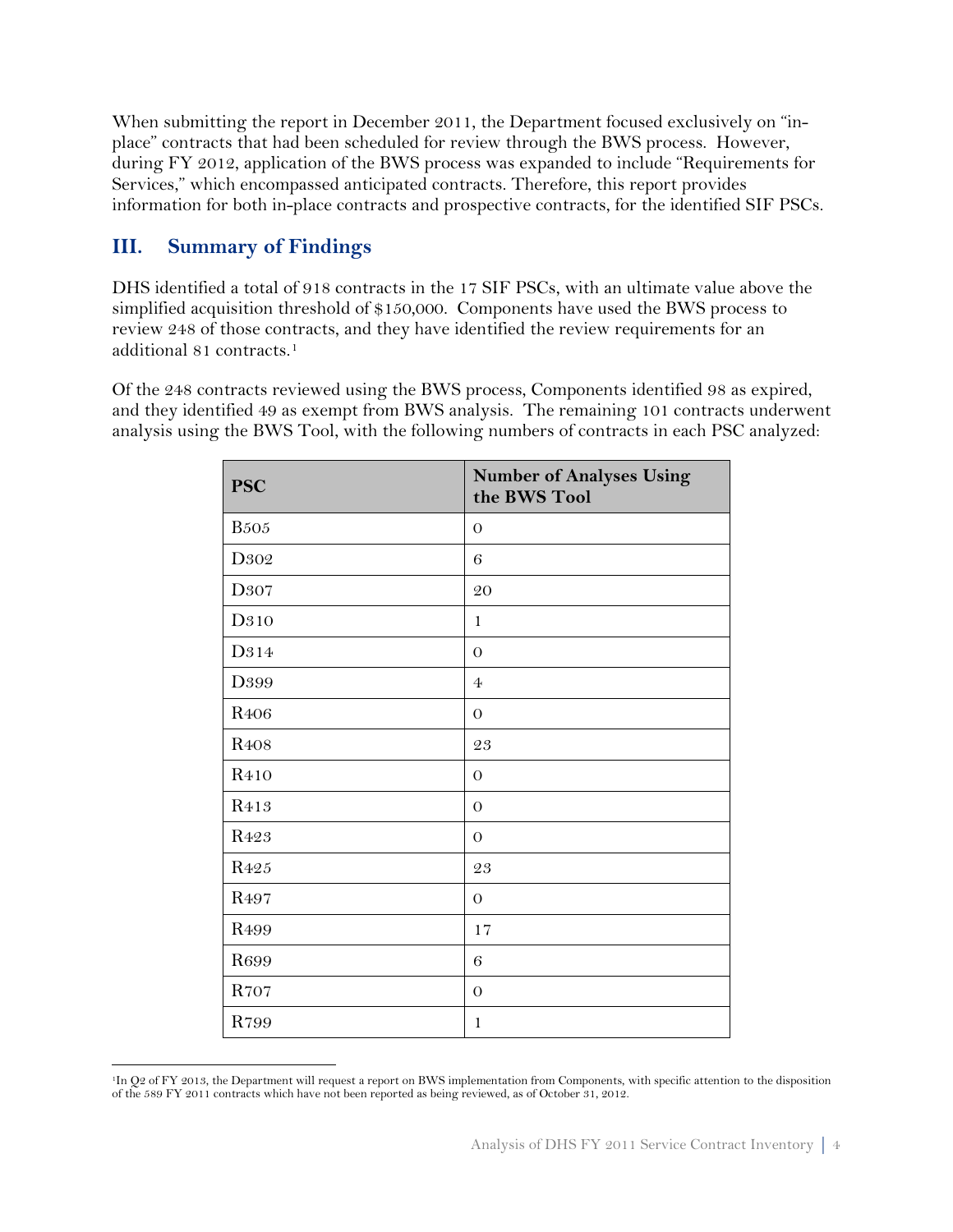As evident above, there were no reviews reported for 8 PSCs: B505, D314, R406, R410, R413, R423, R497, and R707. For the remaining PSCs, R408 (Program Management Support Services) and R425 (Engineering and Technical Services) each had the most contract reviews with 23; together, codes R408 and R425 accounted for 45 percent of total BWS analyses completed.

Of the total analyses:

- 1 contract identified as "Must be federal workers;"
- 11 contracts identified as "Should be federal workers;" <sup>[2](#page-4-0)</sup>
- 20 contracts identified as "Temporarily contract until feasible to hire federal workers;"
- 21 contracts identified as "Should be a combination of federal workers and contractors;"
- 48 contracts identified as "Should be contractor."

According to these findings, 53 of the contracts (representing approximately 53 percent of the total) might require some level of workforce rebalancing in order to ensure DHS has proper control over its mission and functions. In compliance with BWS guidance, program offices that complete BWS analyses collaborate with their Component human capital, acquisition, and legal officials to evaluate their findings and determine any specific steps that should be taken to address identified risks.

# **IV. Outcomes Achieved in Accordance with Section 743(e) (2)**

#### **In accordance with section 743(e) (2) of the 2011 Consolidated Appropriations Act, the Agency has ensured that:**

*1. Any personal services contract listed in the inventory has been executed, and is being performed, according to applicable laws and regulations.*

The BWS analysis of SIF contracts addresses personal services and indicates that DHS is in full compliance with FAR Part 37.104, only entering into personal services contracts that are authorized by statute. The BWS Tool requires a complete review of each contract to assess whether it may have inadvertently been used as a personal services contract, having the analyst respond to the following question:

If contracted, would this function establish an employer-employee relationship between the Federal Government and a contractor?

<span id="page-4-0"></span> $\overline{a}$ 2The draft OMB guidance memorandum issued in March 2010 for comment, described a category entitled "Closely Associated, Reserved." This category was included in the original BWS Tool and resulted in "Must be federal workers." This category is no longer included in the BWS analysis, with the publication of the final OMB Policy Letter issued on September 12, 2011. Previous analyses that used this earlier designation and resulted in "Must be federal workers" have been reassigned to "Should be federal workers."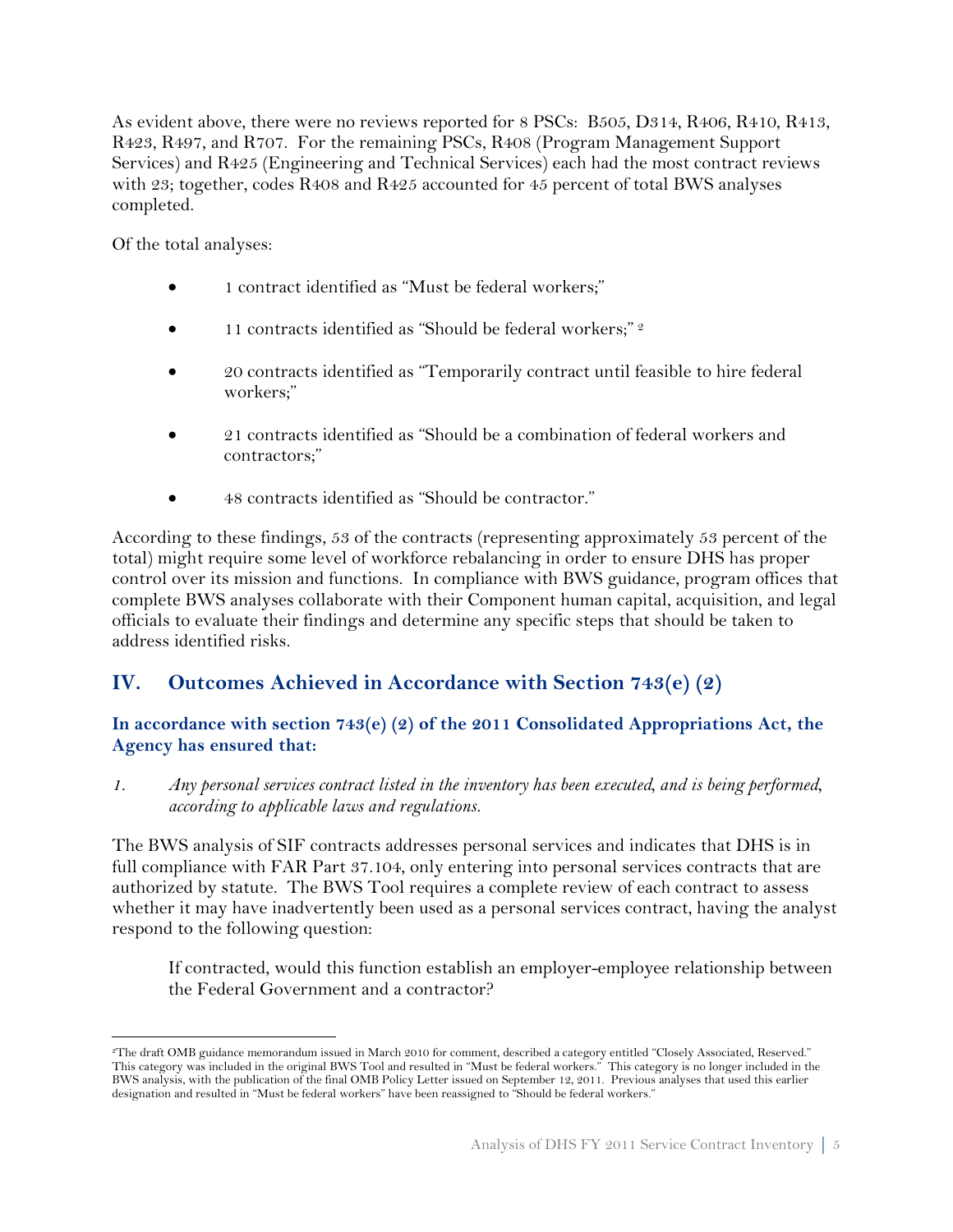- o Yes (which leads to a follow-up question: There are some statutory provisions that allow the Department to obtain personal services through contract, rather than through the normal process of hiring employees through civil service appointments. Do any of the following exemptions apply to the function you are analyzing?)
- o No (which leads to the next question in the BWS Tool)
- o I need more information on "personal services contracts." (which leads to a description of Personal Services contracts)
- *2. As set forth in FAR 37.114, the agency is giving special management attention to functions that are closely associated with inherently governmental functions.*

DHS identified these special interest functions because these could be potentially closely associated with inherently governmental functions, or were critical to ensuring control of the DHS mission. BWS analysis includes items on the BWS Tool to assess the extent to which a function might be closely associated with inherently governmental functions. Once identified, the Component determines if the function should be undertaken solely by federal workers, or if greater scrutiny or an enhanced degree of oversight could be employed to ensure that the Department maintains control of its mission.

#### *3. The agency is not using contractor employees to perform inherently governmental functions.*

In the Department's review of the SIF contracts, one contract was identified as "Must be federal workers."

*4. The agency has specific safeguards and monitoring systems in place to ensure that work being performed by contractors has not changed or expanded during performance to become an inherently governmental function.*

DHS depends on well-trained Contracting Officer Representatives (CORs) to advise Contracting Officers that contractors do not inadvertently assume inherently governmental functions (defined as "scope creep") during contract performance. The BWS Tool includes an evaluation of the risk that the function will evolve into inherently governmental work.

*5. The agency is not using contractor employees to perform critical functions in such a way that could affect the ability of the agency to maintain control of its mission and operations.*

The BWS Tool looks at critical functions and whether the Department has sufficient internal capability to control its mission. Items on the BWS Tool's Sufficient Internal Capability Test that address this issue include:

- Relationship of the work to the Department's mission;
- Complexity of the function;
- Extent of sufficient in-house capability to perform the function;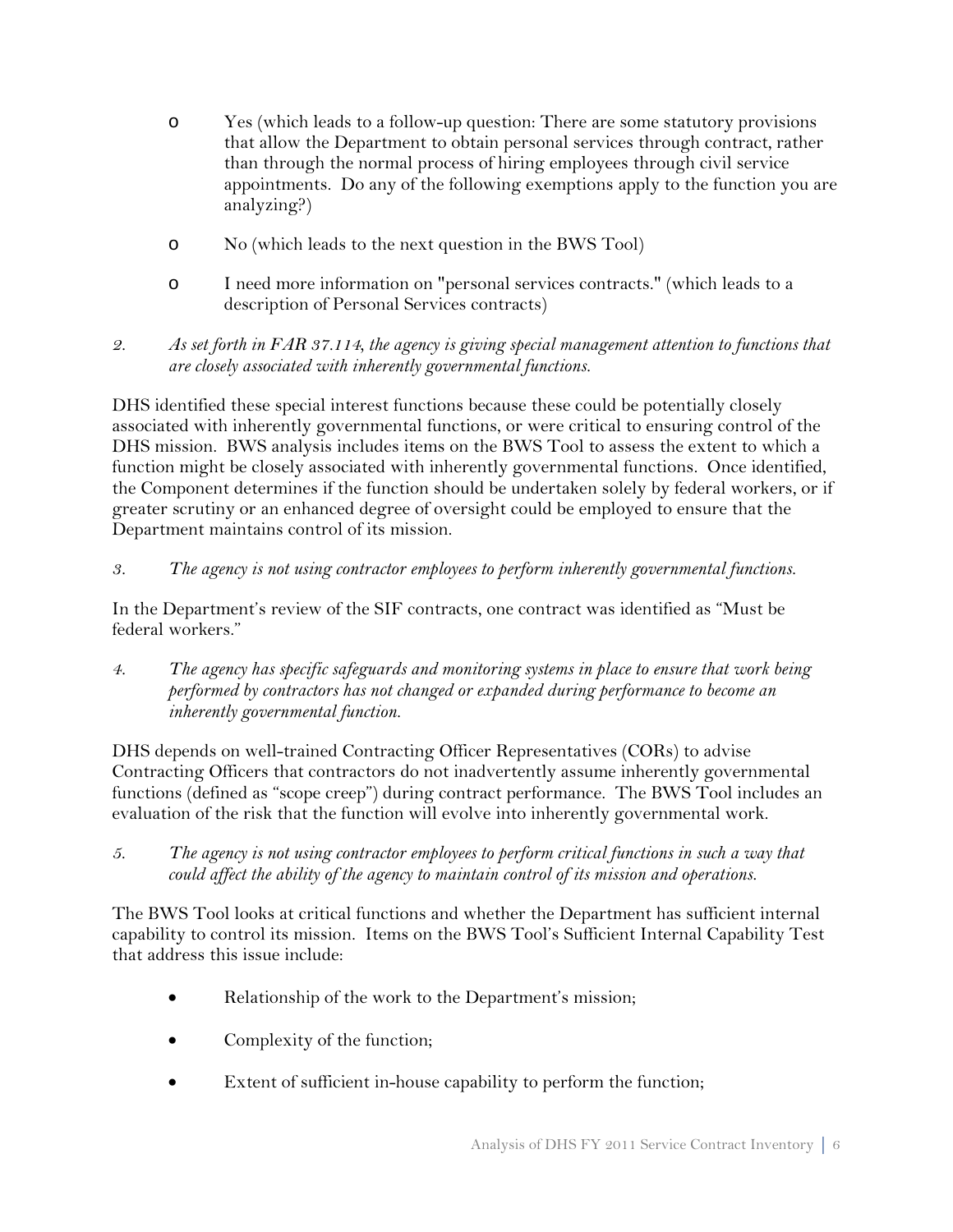- Impact of contractor ceasing performance; and
- Risk of function evolving into inherently governmental (i.e., restricted) work.

By responding to these items, Components can determine that contractor employees are used appropriately, enabling DHS to control its mission.

#### *6. There are sufficient internal agency resources to manage and oversee contracts effectively.*

Within the BWS Tool, Components are asked directly about the number of federal workers providing oversight and management of service contracts in relation to the number of contractors. In addition, Components provide information about the sufficiency of contract management through the availability of appropriately trained and experience contract administration staff. DHS uses technical subject matter experts (SMEs), in addition to CORs and Contracting Officers, to administer its complex contracts.

# **V. Explanation of actions taken or planned to resolve weaknesses**

During FY 2012, DHS took the following steps to address identified weaknesses with contract reviews:

- Developed and implemented more detailed guidance on identifying and ameliorating the potential negative impact of balanced workforce decisions on small businesses.
- Launched a pilot, using the 17 SIF PSCs, to review "requirements for new work," thereby addressing potential workforce balance concerns prior to undertaking the contract process. This pilot has been extended until March 31, 2013.
- Solicited contract support to develop a new automated version of the BWS Tool, to ensure that the IT platform is improved to meet Component needs and the output of BWS analyses are more thoroughly documented and more easily retrieved, thereby increasing the system's usefulness for Departmental reporting. The first iteration of the new BWS Tool is scheduled for deployment in early April 2013.
- Implemented Acquisition Alert 11-30, which requires that all contract actions undergo a full-scale, documented review based in substantial part on the requirements and questions used in the BWS analysis. This paper-based process will be subsumed into the new automated version of the BWS Tool.

In FY 2013, DHS plans to:

Require Components to submit an annual report on FY 2012 contract activity.